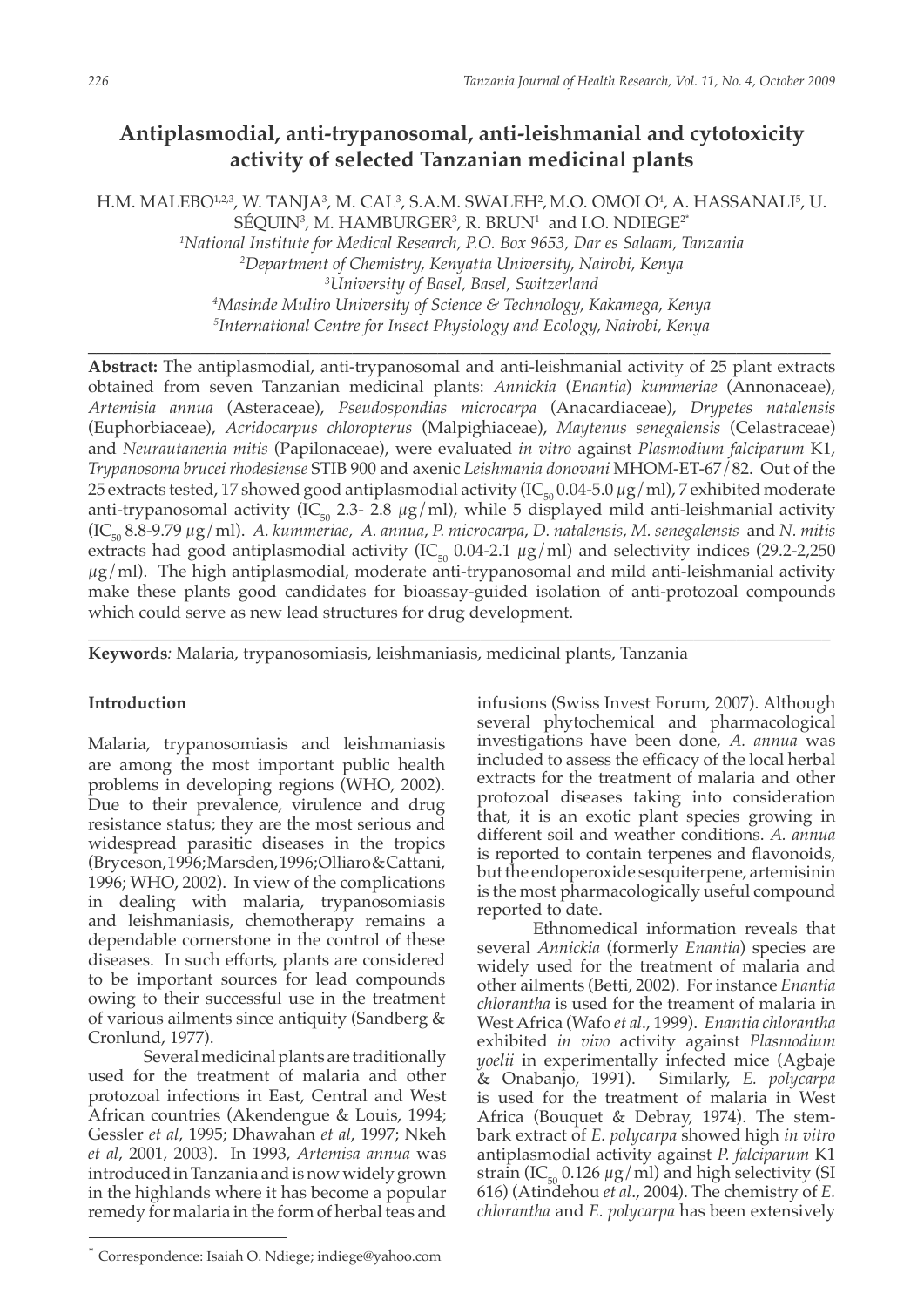studied (Leboeuf & Cave, 1972; Jössang *et al*., 1977a, b; Wafo *et al*., 1999). The stem-bark and the leaves of *E. chlorantha* and *E. polycarpa*  contain many biologically active alkaloids that are closely related. Several quinoline and isoquinoline alkaloids, including quinine and dihydroquinidine, have been isolated from *E. polycarpa* (Buzas *et al*., 1959, 1965). This may explain the extensive use of *E. polycarpa* stembark as an anti-malarial remedy in West Africa.

*Pseudospondias microcarpa* and *P. longifolia* are used widely in African traditonal medicine (Gessler *et al.*, 1995; Noumi & Yomi 2001). *Pseudospondias longifolia* is used in Gabon for reducing heart palpitation whereas *P. microcarpa* is used in Tanzania and the Democratic Republic of Congo (DRC) for the treatment of malaria and in Cameroon for constipation (Gessler *et al.*, 1995; Noumi & Yomi 2001). Plants in the genus *Drypetes* are used in African traditional medicine for the treatment of various ailments (Akendengue & Louis, 1994; Gessler *et al.*, 1995; Nkeh *et al.*, 2003). *Drypetes gossweileri* is used for the treatment of rheumatism and filariasis in Gabon (Akendengue & Louis, 1994). *Drypetes molunduana* is used as a pain killer, antiinflammatory and anti-tumor drug in Cameroon (Nkeh *et al.*, 2003). *Drypetes natalensis* is used for the treatment of malaria and other ailments in Tanzania (Gessler *et al.*, 1995).

The tuber of *Neorautanenia mitis* is widely used as fish poison in most parts of Africa (Vongtau *et al*., 2000, 2004; Joseph *et al*, 2004). *N. mitis* contains pachyrrhizine, rotenone, 12 hydroxyrotenone, neorotenone, neorautanone, neoduline, nepseudin, 4-methoxyneoduline, rautandiol A and rautandiol B. Several *Maytenus* species are widely used in Africa for

|  |  |  |  |  |  |  | <b>Table 1: List of plant species collected</b> |  |  |  |  |
|--|--|--|--|--|--|--|-------------------------------------------------|--|--|--|--|
|--|--|--|--|--|--|--|-------------------------------------------------|--|--|--|--|

the treatment of malaria and other ailments (Gessler *et al.*, 1995). *Maytenus senegalensis* is commonly used for the treatment of malaria and bacterial infections in western Tanzania (Gessler *et al.*, 1995). The chemistry and pharmacology of *Maytenus senegalensis* are well documented (Hussein *et al*, 1999; Abraham *et al*., 2006).

In our continuing efforts to validate the efficacy and safety of plants most frequently used in the treatment of malaria, we investigated the cytotoxicity and anti-protozoal activity of seven selected Tanzanian medicinal plants. We hereby report the antiplasmodial, anti-trypanosomal, anti-leishmanial and cytotoxicity activity of petroleum ether, dichloromethane and methanol extracts of *Annickia* (*Enantia*) *kummeriae* (Annonaceae), *Artemisia annua* (Asteraceae), *Pseudospondias microcarpa* (Anacardiaceae), *Drypetes natalensis* (Euphorbiaceae), *Acridocarpus chloropterus* (Malpighiaceae), *Maytenus senegalensis* (Celastraceae) and *Neurautanenia mitis*.

### **Materials and Methods**

#### *Collection and processing of plant material*

The plants were collected in different parts of Tanzania in 2005 (Table 1). The leaves, seeds, root-bark and stem-bark were dried and powdered using pulveriser. The plant powders (500 g) were sequentially extracted with petroleum ether, dichloromethane and methanol. The extraction was done at room temperature for 48h with intermittent shaking, the solvent extract decanted and filtered off. After filtration, the solvent was removed under reduced pressure and the extracts dried further under a stream of nitrogen for 24h before being weighed and used for biological assays.

| Botanical name            | Parts collected            | Location of collection |
|---------------------------|----------------------------|------------------------|
| Annickia kummeriae        | Leaves, stem and root bark | Amani, Tanga           |
| Acridocarpus chloropterus | Leaves, stem and root bark | Pugu, Dar es Salaam    |
| Pseudospondias microcarpa | Stem and root bark         | Kashozi, Kagera        |
| Drypetes natalensis       | Stem and root bark         | Buyango, Kagera        |
| Maytenus senegalensis     | Root bark                  | Kyamlaile, Kagera      |
| Neurautanenia mitis       | Tuber                      | Ifakara, Morogoro      |
| Artemisia annua           | Leaves and seeds           | Njombe, Iringa         |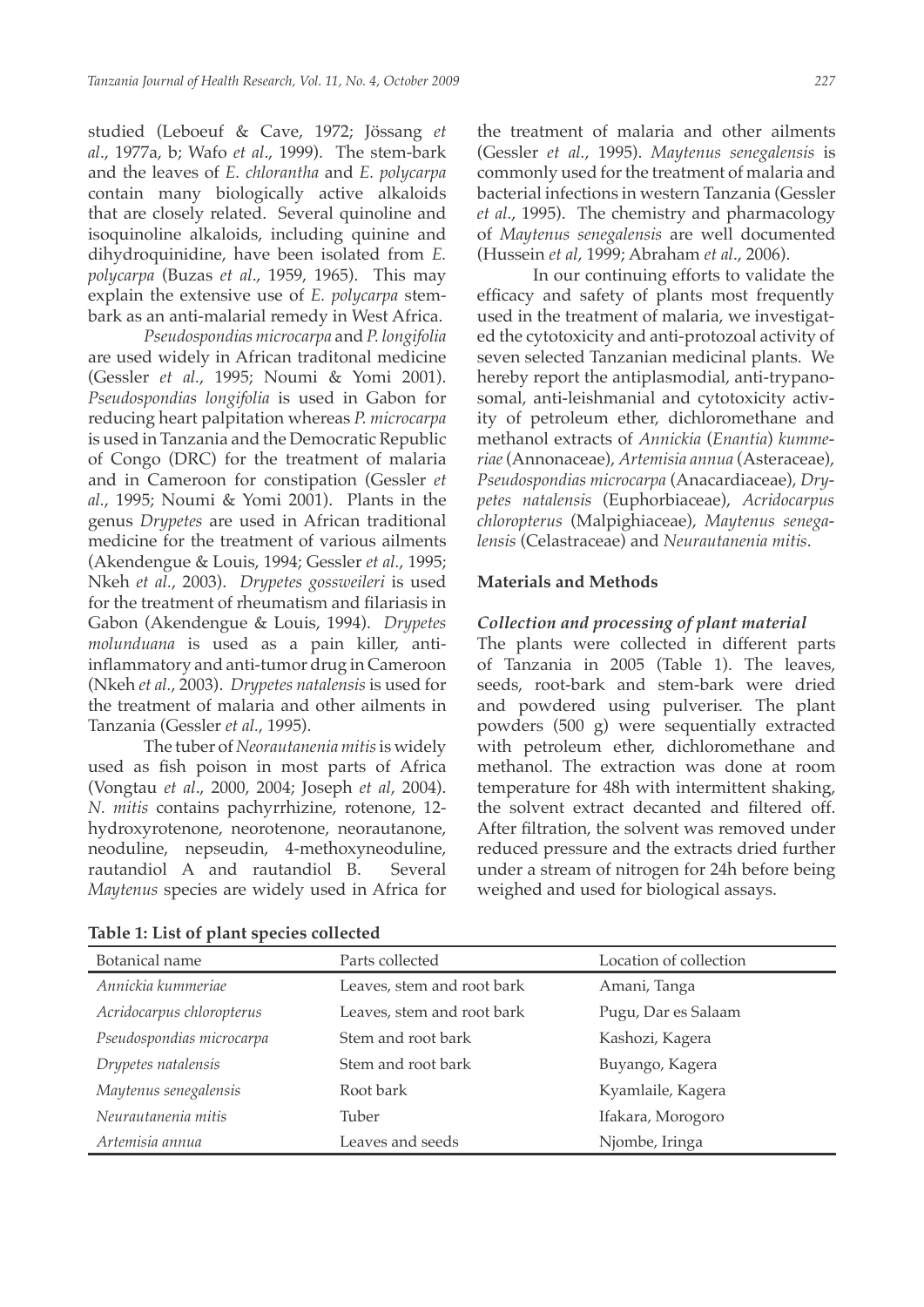## *In vitro assays*

Antiplasmodial activity was evaluated against the multi-drug resistant *Plasmodium falciparum* K1 strain (resistant to chloroquine and pyrimethamine), using the methods described by Matile & Pink (1990). The parasites were maintained in a continuous *in vitro* culture and the quantitative assessment of *in vitro* antiplasmodial activity was determined by means of the microculture radioisotope technique. The inhibitory concentration  $(IC_{50})$ represented the concentration that caused 50% inhibition in parasite growth, which was indicated by the uptake of the radio-labeled nucleic acid precursor,  $[<sup>3</sup>H]$ -hypoxanthine, by *P. falciparum* K1 strain maintained on human red blood cells *in vitro*. The definition of the antiplasmodial activity used was:  $IC_{50} < 0.5 \mu g$ / ml - strong activity;  $0.5-5.0 \mu g/ml$  - moderate activity; 5.0-10  $\mu$ g/ml - mild activity and IC<sub>50</sub> > 10  $\mu$ g/ml - inactive. Chloroquine and artemisinin  $(IC_{50} 0.063 \pm 0.03 \,\mu g/ml$  and  $0.002 \pm 0.0001 \,\mu g/ml$ , respectively) were used as standards.

The *in vitro* antitrypanosomal activity was evaluated against *Trypanosoma brucei rhodesiense* STIB 900 strain, using the method of Räz *et al*. (1997). Minimum Essential medium (MEM) was supplemented according to Baltz *et al*. (1985) with 2-mercaptoethanol and 15% heat inactivated horse serum which was later added to each well on a 96-well microtiter plate. Drug dilutions together with 104 bloodstream forms of *T. b. rhodesiense* STIB 900 in 50ml were added to each well and the plate incubated at 37°C under a  $5\%$  CO<sub>2</sub> atmosphere for 72h. Ten microliters of Alamar Blue (12.5mg rezasurin dissolved in one litre of distilled water) were then added to each well and incubation continued for a further four hours. The plate was read using a Spectramax Gemini XS microplate fluorometer (Molecular Devices Cooperation, Sunnyvale, CA, USA) at an excitation wavelength of 536nm and emission wavelength of 588nm (Räz *et al*., 1997). The definition of the antitrypanosomal activity used was:  $IC_{50} < 1.0 \mu g/ml -$  strong activity, 1.0–5.0  $\mu$ g/ml - moderate activity, 5.0–10  $\mu$ g/ml mild activity, and  $IC_{50} > 10 \mu g/ml$  – inactive. Melarsoprol (IC<sub>50</sub> 0.002<sup> $\pm$ 0.0001  $\mu$ g/ml) was used</sup> as the standard drug.

The *in vitro* antileishmanial assay was carried out according to the procedure of Kaminsky *et al.* (1996). *Leishmania donovani* MHOM-ET-67/82 strain was maintained in the Syrian golden hamster (*Mesocricetus auratus*). Amastigotes were collected from the spleen of an infected hamster and grown in axenic culture at 37°C in slime mould (*Dictyostelium* 

*discoideum*) (SM) medium supplemented with 10% heat inactivated foetal bovine serum (FBS) at pH 5.4 under the atmosphere of  $5\%$  CO<sub>2</sub> in air.  $100\mu$ l of culture medium with  $10^5$  amastigotes from axenic culture with a serial drug dilution were seeded in 96-well microtitre plates. After 72h of incubation the plates were inspected under inverted microscope to assure growth of the controls and sterile conditions. 10µl of Alamar Blue (12.5 mg rezasurin dissolved in one litre of distilled water) were then added to each well and the plates incubated for another two hours. Miltefosine was used as the standard drug. Then the plates were read with a Spectramax Gemini XS microplate fluorometer using an excitation wavelength of 536nm and an emission wavelength of 588nm. The definition of the antileishmanial activity used was:  $IC_{50}$  < 1.0  $\mu$ g/ml – strong activity; 1.0  $-5.0 \mu g/ml$  – moderate activity; 5.0 - 10.0  $\mu g/ml$ – mild activity; and  $IC_{50} > 10 \mu g/ml$  – inactive. Miltefosine (IC<sub>50</sub> 0.11 $\pm$ 0.001  $\mu$ g/ml) was used as the standard drug.

## *Cytotoxicity and drug selectivity index*

The *in vitro* cytotoxicity assay was carried out according to the procedure described by Kaminsky *et al*. (1996). Rat skeletal myoblast (L-6) cells were maintained as stock culture in RPMI 1640 medium + 10% FBS + 1% *L*glutamine (200mM).  $100\mu$ l of cell suspension consisting of  $4x10^4$  cells/ml were added into each well of columns 1 and 2, 4 and 5, 7 and 8, and 10 and 11 of a 96-well micro-titre plate  $(Costar<sup>TM</sup>, Corning Inc.).$  Cells were allowed to attach for 24h, the medium removed completely the next morning, and 100µl of fresh medium added to all wells except in row H. Four drugs were tested on one plate (drug 1 column 1- 3, drug 2 column 4-6, drug 3 column 7-9 and drug 4 column 10-12). A serial dilution factor of 1:3 was used to give concentrations in the range  $270-0.37\mu$ g/ml. Wells in row A served as controls wells without any drugs. The plates were incubated for 72h at 37 $^{\circ}$ C in 5% CO<sub>2</sub> in air. Podophyllotoxin was used as the standard drug. The fluorescent dye, Alamar blue (10  $\mu$ l) (Trek Diagnostic Systems, East Grinstead, UK), was added to each well and the plates incubated for another two hours. The plates were read using a fluorescence plate reader at excitation and emission wavelengths of 536 and 588 nm, respectively. The definition of the cytotoxicity used was:  $CC_{50}$  < 1.0  $\mu$ g/ml - high cytotoxicity;  $CC_{50}$  1.0–10.0  $\mu$ g/ml - moderate;  $CC_{50}$  10.0- $30.\overline{0} \ \mu g/ml$  – mild; and  $CC_{50} > 30 \ \mu g/ml$  – non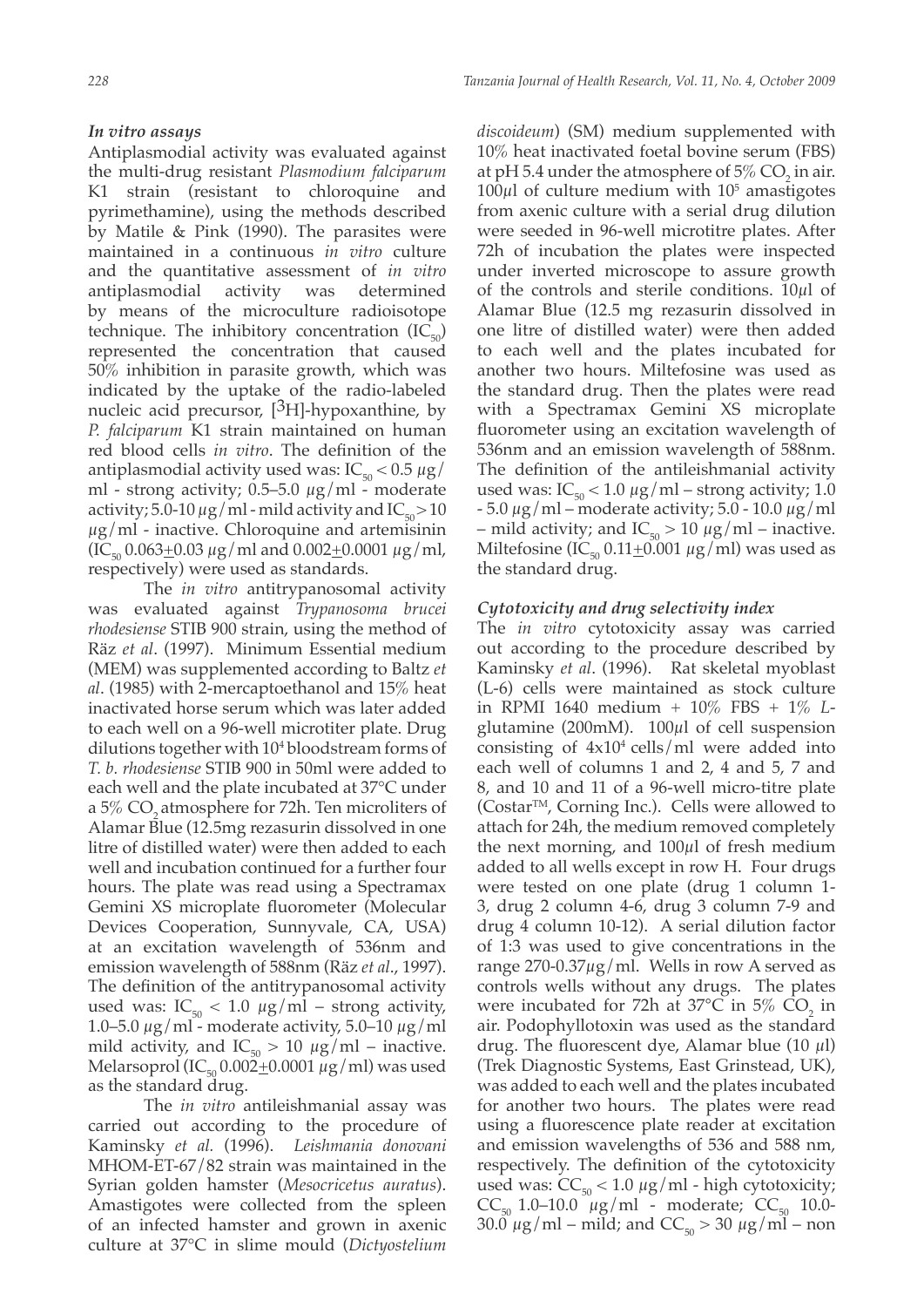cytotoxic. Podophyllotoxin  $(CC<sub>50</sub> 0.009<sub>±</sub>0.00003$  $\mu$ g/ml) was used as standard cytotoxin.

#### *Data analysis*

The antitrypanosomal assay data was transferred into a graphic programme (Softmax Pro, Molecular Devices Corporation, Sunnyvale, CA, USA) to generate sigmoidal inhibition curves from which  $IC_{50}$  value for each drug was calculated. The antileishmanial assay data was transferred into a graphic programme to generate sigmoidal inhibition curves from which  $IC_{50}$  value for each drug was calculated. The cytotoxicity data was analysed using the plate reader software (Softmax, Molecular Devices Corporation, Sunnyvale, CA, USA) and the  $CC_{50}$  value of each drug calculated.

### **Results**

Out of 25 plant extracts, 17 showed good activity against *P. falciparum* K1 strain (IC<sub>50</sub>  $\leq$  5.1  $\mu$ g/ml), 3 were moderately active  $(IC_{50} \tilde{5}.2-10 \mu g/ml)$ while the remaining 5 were inactive (IC<sub>50</sub> > 10  $\mu$ g/ml) (Table 2). Ten extracts were of particular interest since they had IC<sub>50</sub> values of ≤1  $\mu$ g/ml: the *n*-hexane extract of *A. annua* leaf  $(IC_{50} 0.04)$  $\mu$ g/ml, SI > 2,250.0), the dichloromethane and methanol extracts of *A. kummeriae* stem-bark (IC<sub>50</sub>) 0.31  $\mu$ g/ml, SI 187.74 and 173.55 respectively), methanol and dichloromethane of *A. kummeriae* root-bark (IC<sub>50</sub> 0.35, 0.36  $\mu$ g/ml and SI 175.43, 29.17, respectively), the ethanol extract of *A. annua* seeds (IC<sub>50</sub> 0.65  $\mu$ g/ml, >138.5), the ethanol extract of *D. natalensis* root-bark  $(IC_{50}1.06 \mu g)$ ml, SI 17.92), and ethanol extract of *P. microcarpa* root-bark (IC<sub>50</sub> 1.13  $\mu$ g/ml, SI 79.65). Others with good activity ( $\leq 2 \mu g/ml$ ) include the ethanol extract of *D. natalensis* stem-bark  $(IC_{50})$ 1.42  $\mu$ g/ml, SI 62.61), the ethanol extract of *N*. *mitis* tuber (IC<sub>50</sub> 1.52  $\mu$ g/ml, SI 14.40), petroleum ether extract of *A. kummeriae* stem-bark  $(IC_{50}1.85)$ µg/ml, SI 11.89), and the ethanol extract of *M. senegalensis* (IC<sub>50</sub> 2.05  $\mu$ g/ml, SI >43.9). The IC<sub>50</sub> of the crude extracts were compared with that of the standard drugs chloroquine ( $IC_{50} = 0.063$  $\mu$ g/ml) and artemisinin (IC<sub>50</sub> = 0.002  $\mu$ g/ml). The most promising extract in this assay was the *n*-hexane extract of the leaves of *A*. *annua* which exhibited 0.6 fold and 20- fold activity higher than that of chloroquine and lower than that of artemisinin, respectively whereas, the methanolic leaves extract of *A*. *kummeriae* showed 1.9 fold and 60.0 fold activity closer to that of chloroquine and artemisinin, respectively. The stem and roots dichloromethane and methanolic extracts of *A*. *kummeriae* were also promising

showing between 4.9 and 5.7 fold and 155 and 180 fold activity closer to that of chloroquine and artemisinin, respectively. The rest were comparatively far less active as compared to the standard drugs (Table 3).

Out of 25 plant extracts, nine were inactive against *T. b. rhodesiense*, 9 others showed weak anti-trypanosomal activity with IC<sub>50</sub> values ranging between 25 and 10.60  $\mu$ g/ ml while seven had moderate activity  $(IC_{50})$  $\leq$  7.40  $\mu$ g/ml) (Table 2). Six extracts were of particular interest since the anti-trypanosomal activity was  $\leq$  3  $\mu$ g/ml. The methanol extract of the leaves and the dichloromethane, chloroform and ethanol extracts of stem-bark and rootbark of *A. kummeriae* had the best activity with IC<sub>50</sub> values of 2.3- 2.8  $\mu$ g/ml and SI 3.75-26.70, followed by the methanol extract of root bark of *P. microcarpa* (IC<sub>50</sub> 5.40  $\mu$ g/ml, SI 7.26) and the petroleum ether extract of *A. kummeriae* stembark (IC<sub>50</sub> 7.4.  $\mu$ g/ml, SI 2.97). The rest of the extracts were inactive. The  $IC_{50}$  values of crude extracts were compared with that of the standard drug melarsoprol (IC<sub>50</sub> = 0.002  $\mu$ g/ml). The IC<sub>50</sub> values indicate that, extracts were relatively far less active as compared to the standard drug (Table 3).

In the antileishmanial assay, 20 out of 25 plant extracts were inactive against *L. donovani* amastigotes ( $IC_{50}$  > 10  $\mu$ g/ml) while 5 exhibited mild anti-leishmanial activity (Table 2). The *n*-hexane extract of the leaves of *A. annua*  was the most active extract of all with an  $IC_{50}$ value of 6.40  $\mu$ g/ml and SI >14.06, followed by others but with narrow selectivity, these are the: ethanol extract of *N. mitis* tuber  $(IC_{50} 8.8)$  $\mu$ g/ml, SI 2.59), the methanol, petroleum ether and dichloromethane extracts of *A. kummeriae*  leaves (IC<sub>50</sub> 9.25  $\mu$ g/ml, SI 3.2), stem-bark (IC<sub>50</sub> 9.74  $\mu$ g/ml, SI 2.26), and root-bark (IC<sub>50</sub> 9.79  $\mu$ g/ml, SI 1.07), respectively. Comparisons of the  $IC_{50}$  of the crude extracts with the  $IC_{50}$  of the standard drug miltefosine (IC<sub>50</sub> = 0.11  $\mu$ g/ml) indicated moderate activities. The  $IC_{50}$  values of crude extracts were between 58.2 and >272.7 fold lower compared to that of the standard drug. Thus, *n*-hexane extract of *A. annua* leaves (58.2 fold), ethanol extract of *N. mitis* tuber (80.0 fold), the methanol, petroleum ether and dichloromethane extracts of *A. kummeriae*  leaves (84.1->272.7 fold), stem-bark (88.5-176.4 fold), and root-bark (89.0-132.3 fold); and the dichloromethane extract of *A. chloropterus* leaves (106 fold), the remaining crude extracts were comparatively far less active as compared to the standard drug (Table 3).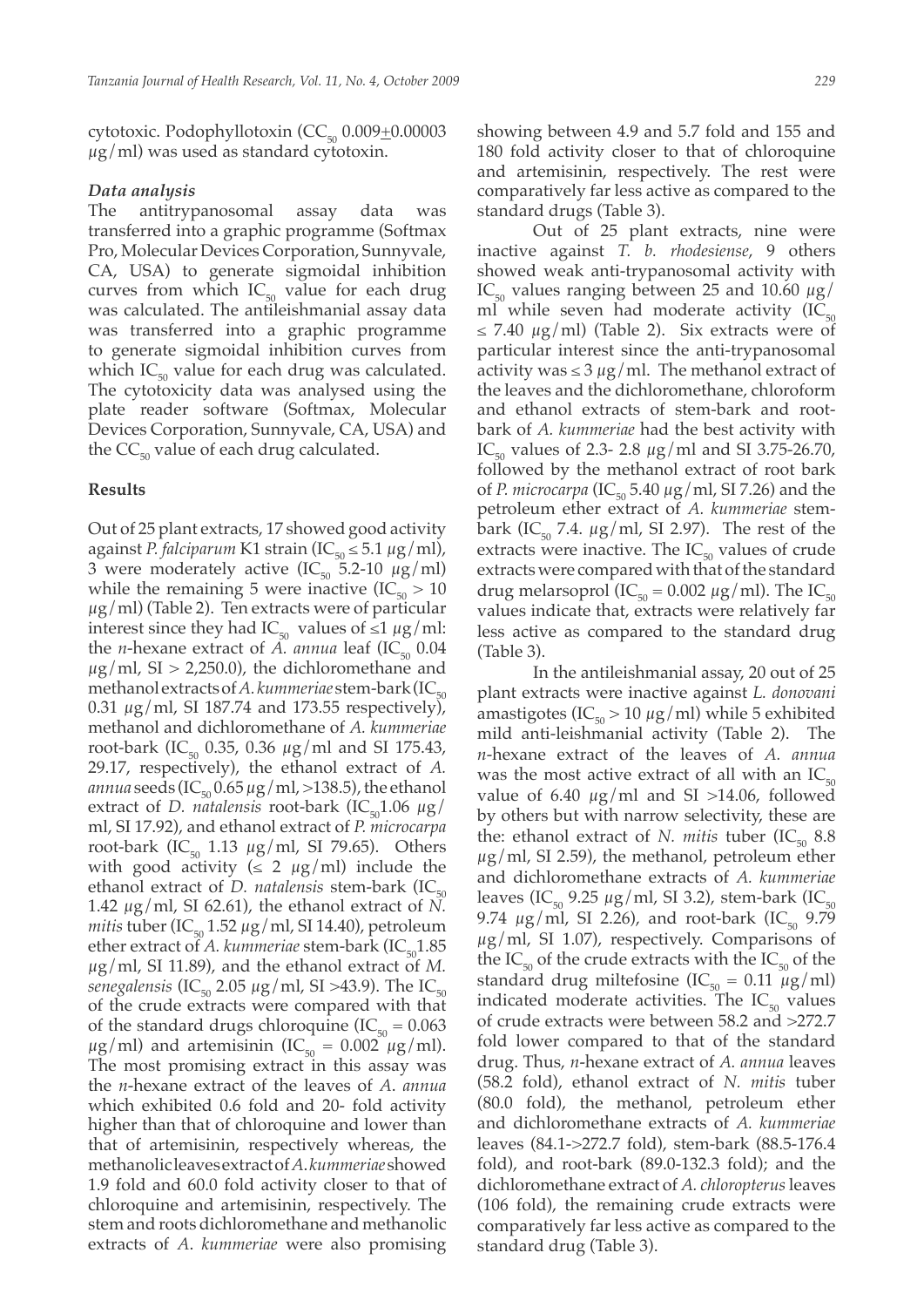| <b>Extracts</b>     |                  | Rat L-6 cells |                         | P. falciparum K1    |                   | T.b. rhodesiense    |            | L. donovani         |            |
|---------------------|------------------|---------------|-------------------------|---------------------|-------------------|---------------------|------------|---------------------|------------|
|                     | $CC_{50}$<br>ml) | $(\mu g)$     | $\mathbf{S} \mathbf{I}$ | $IC_{50}(\mu g/ml)$ | ${\bf S} {\bf I}$ | $IC_{50}(\mu g/ml)$ | ${\rm SI}$ | $IC_{50}(\mu g/ml)$ | ${\rm SI}$ |
| A. kummeriae        |                  |               |                         |                     |                   |                     |            |                     |            |
| $L$ (PE)            | $72.0 + 3.10$    |               | 8,000                   | $4.65 + 0.15$       | 15.48             | $21.70 + 3.47$      | 3.32       | $>30$               | >2.40      |
| L(DCM)              | $70.6 + 2.56$    |               | 7,844                   | $6.70 \pm 1.53$     | 10.54             | $23.50 + 1.90$      | 3.00       | >30                 | >2.35      |
| L (MeOH)            | $30.0 + 0.74$    |               | 3,333                   | $0.12 + 0.01$       | 250.0             | $2.50+0.19$         | 12.00      | $9.25 \pm 0.54$     | $3.2\,$    |
| ST (PE)             | $22.0 + 3.00$    |               | 2,444                   | $1.85 + 0.55$       | 11.89             | $7.40 \pm 0.53$     | 2.97       | $9.74 \pm 1.82$     | 2.26       |
| ST (DCM)            | $58.2 + 2.80$    |               | 6,467                   | $0.31 + 0.05$       | 187.74            | $2.50 + 0.24$       | 23.28      | $18.00 + 0.42$      | 3.23       |
| ST (MeOH)           | $53.8 + 2.40$    |               | 5,978                   | $0.31 \pm 0.04$     | 173.55            | $2.50 + 0.10$       | 21.52      | $19.41 \pm 1.66$    | 2.77       |
| $RT$ (PE)           | $34.1 + 3.20$    |               | 3,789                   | $2.51 + 0.11$       | 13.59             | $14.10 + 0.45$      | 2.42       | $14.55 + 1.1$       | 2.34       |
| RT (DCM)            | $10.5 + 0.62$    |               | 1,167                   | $0.36 + 0.06$       | 29.17             | $2.80 + 0.23$       | 3.75       | $9.79 + 2.5$        | $1.07\,$   |
| RT (MeOH)           | $61.4 + 3.97$    |               | 6,822                   | $0.35 + 0.04$       | 175.43            | $2.30 + 0.43$       | 26.70      | $12.38 + 1.12$      | 4.94       |
| A. chloropterus     |                  |               |                         |                     |                   |                     |            |                     |            |
| $L$ (PE)            | >90              |               | >10,000                 | $15.87 + 1.28$      | >5.67             | $47.40 \pm 1.51$    | >1.9       | >30                 | >3.00      |
| L (DCM)             | $77.3 + 2.82$    |               | 8,589                   | $5.50 + 2.7$        | 14.05             | $29.40 + 1.90$      | 2.63       | $11.66 + 1.51$      | 6.63       |
| L (MeOH)            | $80.8 + 4.03$    |               | 8,978                   | $15.43 \pm 1.42$    | 5.23              | $42.90 + 1.30$      | 1.88       | $28.80 + 1.21$      | 2.81       |
| ST (PE)             | $88.1 \pm 1.90$  |               | 9,789                   | $16.68 + 0.10$      | 5.28              | $46.40 \pm 0.94$    | 1.90       | $>30$               | >2.94      |
| ST (DCM)            | $82.5 + 4.20$    |               | 9,167                   | $7.23 \pm 1.45$     | 11.41             | $35.80 + 1.46$      | 2.30       | $14.57 + 1.36$      | 5.66       |
| $RT$ (PE)           | $>90$            |               | >10,000                 | $10.81 + 0.38$      | 8.33              | $40.20 + 2.42$      | 2.24       | $>30$               | >3.00      |
| RT (DCM)            | $64.7 + 6.90$    |               | 7,189                   | $5.06 + 0.92$       | 12.79             | $28.30 + 0.80$      | 2.29       | >30                 | >2.16      |
| RT (MeOH)           | $>90$            |               | >10,000                 | $43.83 \pm 1.27$    | 2.05              | $68.20 \pm 0.80$    | 1.32       | >30                 | >3.00      |
| P. microcarpa       |                  |               |                         |                     |                   |                     |            |                     |            |
| ST (EtOH)           | >90              |               | >10,000                 | $4.33 \pm 1.44$     | 20.79             | $5.40 + 0.64$       | 7.26       | $29.9 + 4.19$       | >3.00      |
| RT (EtOH)           | >90              |               | >10,000                 | $1.13 \pm 0.16$     | 79.65             | $11.60 \pm 1.74$    | 7.38       | $>30$               | >5.45      |
| D. natalensis       |                  |               |                         |                     |                   |                     |            |                     |            |
| ST (EtOH)           | $88.9 + 1.10$    |               | 9,878                   | $1.42 + 0.54$       | 62.61             | $10.70 + 1.99$      | 16.46      | $19.00 + 3.27$      | 2.90       |
| RT (EtOH)           | $19.0 + 0.38$    |               | 2,111                   | $1.06 + 0.20$       | 17.92             | $12.10 \pm 0.38$    | 1.64       | $29.7 + 3.52$       | $0.64\,$   |
| M. senegalensis     |                  |               |                         |                     |                   |                     |            |                     |            |
| RT (EtOH)           | >90.00           |               | >10,000                 | $2.05 \pm 0.68$     | >43.9             | $12.2 \pm 1.6$      | $>\!\!7.4$ | $16.5 \pm 2.32$     | >5.50      |
| N. mitis            |                  |               |                         |                     |                   |                     |            |                     |            |
| T (EtOH)            | $22.8 \pm 2.57$  |               | 2,533                   | $1.58 \pm 0.75$     | 14.4              | $12.4 \pm 0.92$     | $1.80\,$   | $8.8 \pm 1.06$      | 2.59       |
| A. annua            |                  |               |                         |                     |                   |                     |            |                     |            |
| L $(n - C_6H_{14})$ | >90.00           |               | >10,000                 | $0.04 \pm 0.03$     | >2,250            | $15.3 \pm 2.66$     | >5.9       | $6.4 \pm 0.6$       | >14.06     |
| S (EtOH)            | >90.00           |               | >10,000                 | $0.65 \pm 0.17$     | >138.5            | $27.2 \pm 1.9$      | >3.3       | >30.00              | >3.00      |

**Table 2: Antiplasmodial, anti-trypanosomal, anti-leishmanial and cytotoxicity activity plus selectivity indices of extracts of selected Tanzanian medicinal plants**

L – leaves, ST – stem bark, RT – root bark, S – seeds, T – tuber, PE – petroleum ether, DCM – dichloromethane, *n*-C<sub>6</sub>H<sub>14</sub>n-hexane, MeOH – methanol, CC<sub>50</sub> 0.009  $\pm$  0.00001  $\mu$ g/ml for podophyllotoxin, IC<sub>50</sub> 0.063 $\pm$ 0.03 and 0.002  $\pm$  0.0001  $\mu$ g/ ml for chloroquine and artemisinin, respectively, IC<sub>50</sub> 0.002 $\pm$ 0.0001  $\mu$ g/ml for melarsoprol, IC<sub>50</sub> 0.11 $\pm$ 0.001  $\mu$ g/ml for Miltefosine.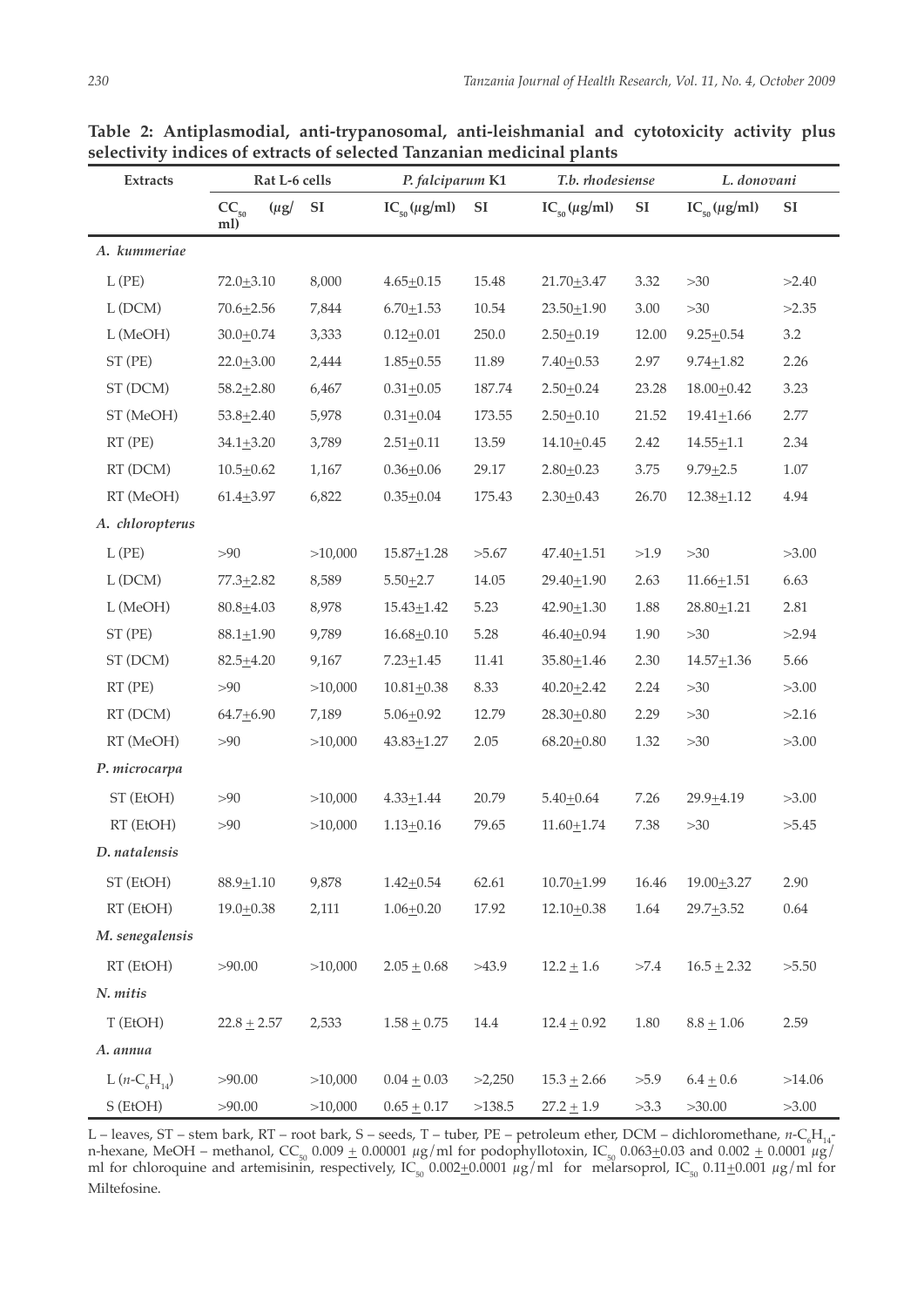| $\underline{\underline{\textbf{IC}}_{\underline{50}}$ Extract<br>$\underline{\text{IC}_{\underline{50}}$ Extract<br>IC <sub>2</sub> <sup>m</sup> Miltefosine<br>IC <sup>2</sup> Melarsoprol<br>IC <sub>2</sub> Chloroquine<br><b>Artemisinin</b><br>IC<br>A. kummeriae<br>$L$ (PE)<br>73.8<br>2,325.0<br>10,850.0<br>>272.7<br>>272.7<br>L(DCM)<br>106.3<br>3,350.0<br>11,750.0<br>$1.9*$<br>$60.0*$<br>84.1<br>L (MeOH)<br>1,250.0<br>88.5<br>ST (PE)<br>29.4<br>925.0<br>3,700.0<br>$4.9*$<br>ST (DCM)<br>155.0<br>1,250.0<br>163.6<br>$4.9*$<br>155.0<br>1,250.0<br>176.4<br>ST (MeOH)<br>39.8<br>132.3<br>$RT$ ( $PE$ )<br>1,255.0<br>7,050.0<br>$5.7*$<br>RT (DCM)<br>180.0<br>89.0<br>1,400.0<br>$5.6*$<br>RT (MeOH)<br>175.0<br>112.5<br>1,150.0<br>A. chloropterus<br>$L$ (PE)<br>251.9<br>7,935.0<br>23,700.0<br>>272.7<br>87.3<br>L (DCM)<br>2,750.0<br>14,700.0<br>106.0 |  |
|-------------------------------------------------------------------------------------------------------------------------------------------------------------------------------------------------------------------------------------------------------------------------------------------------------------------------------------------------------------------------------------------------------------------------------------------------------------------------------------------------------------------------------------------------------------------------------------------------------------------------------------------------------------------------------------------------------------------------------------------------------------------------------------------------------------------------------------------------------------------------------------|--|
|                                                                                                                                                                                                                                                                                                                                                                                                                                                                                                                                                                                                                                                                                                                                                                                                                                                                                     |  |
|                                                                                                                                                                                                                                                                                                                                                                                                                                                                                                                                                                                                                                                                                                                                                                                                                                                                                     |  |
|                                                                                                                                                                                                                                                                                                                                                                                                                                                                                                                                                                                                                                                                                                                                                                                                                                                                                     |  |
|                                                                                                                                                                                                                                                                                                                                                                                                                                                                                                                                                                                                                                                                                                                                                                                                                                                                                     |  |
|                                                                                                                                                                                                                                                                                                                                                                                                                                                                                                                                                                                                                                                                                                                                                                                                                                                                                     |  |
|                                                                                                                                                                                                                                                                                                                                                                                                                                                                                                                                                                                                                                                                                                                                                                                                                                                                                     |  |
|                                                                                                                                                                                                                                                                                                                                                                                                                                                                                                                                                                                                                                                                                                                                                                                                                                                                                     |  |
|                                                                                                                                                                                                                                                                                                                                                                                                                                                                                                                                                                                                                                                                                                                                                                                                                                                                                     |  |
|                                                                                                                                                                                                                                                                                                                                                                                                                                                                                                                                                                                                                                                                                                                                                                                                                                                                                     |  |
|                                                                                                                                                                                                                                                                                                                                                                                                                                                                                                                                                                                                                                                                                                                                                                                                                                                                                     |  |
|                                                                                                                                                                                                                                                                                                                                                                                                                                                                                                                                                                                                                                                                                                                                                                                                                                                                                     |  |
|                                                                                                                                                                                                                                                                                                                                                                                                                                                                                                                                                                                                                                                                                                                                                                                                                                                                                     |  |
|                                                                                                                                                                                                                                                                                                                                                                                                                                                                                                                                                                                                                                                                                                                                                                                                                                                                                     |  |
|                                                                                                                                                                                                                                                                                                                                                                                                                                                                                                                                                                                                                                                                                                                                                                                                                                                                                     |  |
| 261.8<br>L (MeOH)<br>244.9<br>7,715.0<br>21,450.0                                                                                                                                                                                                                                                                                                                                                                                                                                                                                                                                                                                                                                                                                                                                                                                                                                   |  |
| ST (PE)<br>264.8<br>8,340.0<br>23,200.0<br>>272.7                                                                                                                                                                                                                                                                                                                                                                                                                                                                                                                                                                                                                                                                                                                                                                                                                                   |  |
| 114.8<br>3,615.0<br>17,900.0<br>132.5<br>ST (DCM)                                                                                                                                                                                                                                                                                                                                                                                                                                                                                                                                                                                                                                                                                                                                                                                                                                   |  |
| 171.6<br>>272.7<br>$RT$ ( $PE$ )<br>5,405.0<br>20,100.0                                                                                                                                                                                                                                                                                                                                                                                                                                                                                                                                                                                                                                                                                                                                                                                                                             |  |
| RT (DCM)<br>80.3<br>2,530.0<br>14,150.0<br>>272.7                                                                                                                                                                                                                                                                                                                                                                                                                                                                                                                                                                                                                                                                                                                                                                                                                                   |  |
| RT (MeOH)<br>695.7<br>34,100.0<br>>272.7<br>21,915.0                                                                                                                                                                                                                                                                                                                                                                                                                                                                                                                                                                                                                                                                                                                                                                                                                                |  |
| P. microcarpa                                                                                                                                                                                                                                                                                                                                                                                                                                                                                                                                                                                                                                                                                                                                                                                                                                                                       |  |
| ST (EtOH)<br>68.7<br>2,700.0<br>271.8<br>2,165.0                                                                                                                                                                                                                                                                                                                                                                                                                                                                                                                                                                                                                                                                                                                                                                                                                                    |  |
| 17.9<br>565.0<br>$RT$ (EtOH)<br>5,800.0<br>>272.7                                                                                                                                                                                                                                                                                                                                                                                                                                                                                                                                                                                                                                                                                                                                                                                                                                   |  |
| D. natalensis                                                                                                                                                                                                                                                                                                                                                                                                                                                                                                                                                                                                                                                                                                                                                                                                                                                                       |  |
| ST (EtOH)<br>22.5<br>710.0<br>5,350.0<br>172.7                                                                                                                                                                                                                                                                                                                                                                                                                                                                                                                                                                                                                                                                                                                                                                                                                                      |  |
| 16.8<br>530.0<br>270.0<br>RT (EtOH)<br>6,050.0                                                                                                                                                                                                                                                                                                                                                                                                                                                                                                                                                                                                                                                                                                                                                                                                                                      |  |
| M. senegalensis                                                                                                                                                                                                                                                                                                                                                                                                                                                                                                                                                                                                                                                                                                                                                                                                                                                                     |  |
| RT (EtOH)<br>32.5<br>1,025.0<br>150.0<br>6,100.0                                                                                                                                                                                                                                                                                                                                                                                                                                                                                                                                                                                                                                                                                                                                                                                                                                    |  |
| N. mitis                                                                                                                                                                                                                                                                                                                                                                                                                                                                                                                                                                                                                                                                                                                                                                                                                                                                            |  |
| 25.1<br>80.0<br>T (EtOH)<br>790.0<br>6,200.0                                                                                                                                                                                                                                                                                                                                                                                                                                                                                                                                                                                                                                                                                                                                                                                                                                        |  |
| A. annua                                                                                                                                                                                                                                                                                                                                                                                                                                                                                                                                                                                                                                                                                                                                                                                                                                                                            |  |
| $0.6*$<br>$20.0*$<br>58.2<br>L $(n - C_6H_{14})$<br>7,650.0                                                                                                                                                                                                                                                                                                                                                                                                                                                                                                                                                                                                                                                                                                                                                                                                                         |  |
| S (EtOH)<br>$10.3*$<br>325.0<br>>272.7<br>13,600.0                                                                                                                                                                                                                                                                                                                                                                                                                                                                                                                                                                                                                                                                                                                                                                                                                                  |  |

|  | Table 3: Comparison of extracts $IC_{50}$ values with those of standard drugs |
|--|-------------------------------------------------------------------------------|
|  |                                                                               |

L – leaves, ST – stem bark, RT – root bark, S – seeds, T – tuber, PE – petroleum ether, DCM – dichloromethane, C<sub>6</sub>H<sub>14</sub>- n-hexane, \*Strong activity closer to that of standard drug

#### **Discussion**

Our results show that, ten extracts presented strong to moderate antiplasmodial activity with IC<sub>50</sub> in between 0.04 and 2.05  $\mu$ g/ml. These were the leaves and seed extracts of *Artemisia annua,* the leaves, stem and root bark extracts of *Annickia kummeriae,* root and stem bark extract of *Drypetes natalensis,* root bark extract of *Pseudospondias microcarpa,* tuber extract of *Neurautanenia mitis* and the root bark extract of *Maytenus senegalensis.* All this confirms their traditional use as antimalarial plants. Our results confirmed that the methanol extracts of the leaves, stem-bark, root-bark and dichloromethane extract of the stem-bark of *A. kummeriae* have high *in vitro* antiplasmodial activity against *P. falciparum* K1 strain (IC<sub>50</sub>) 0.12-0.36  $\mu$ g/ml) and high selectivity (SI 29.17-250.0). In addition to that, the dichloromethane and methanolic extracts of the stem and roots of *A. kummeriae* showed  $IC_{50}$  values which were between 4.9 and 5.7 fold and 155 and 180 fold

closer antimalarial activity to that of chloroquine and artemisinin, respectively. However, the petroleum ether and other dichloromethane extracts exhibited moderate to mild activity (IC $_{50}$ 1.85-6.70  $\mu$ g/ml) and low selectivity (SI 10.54-11.89). An exceptional good activity  $(IC_{50} 0.36$  $\mu$ g/ml) and moderate selectivity (SI 29.17) was found in dichloromethane extract of the rootbark, while a moderate to mild anti-leishmanial and anti-trypanosomal activity of *A. kummeriae*  extracts were noted. *Annickia kummeriae* is a rare plant species that has not been reported outside Tanzania and should be conserved. The antiplasmodial principles of *A. kummeriae* are currently under investigation.

The hexane extract of *A. annua* leaves showed the highest *in vitro* antiplasmodial activity (IC<sub>50</sub> 0.04  $\mu$ g/ml) and selectivity index  $(SI > 2,250)$  confirming its efficacy and safety (Tawfiq *et al*., 2004). Although the cytotoxicity of hexane leaf and ethanol seed extracts are the same, the activity and selectivity of the latter are lower, suggesting reduced amount of the active principles.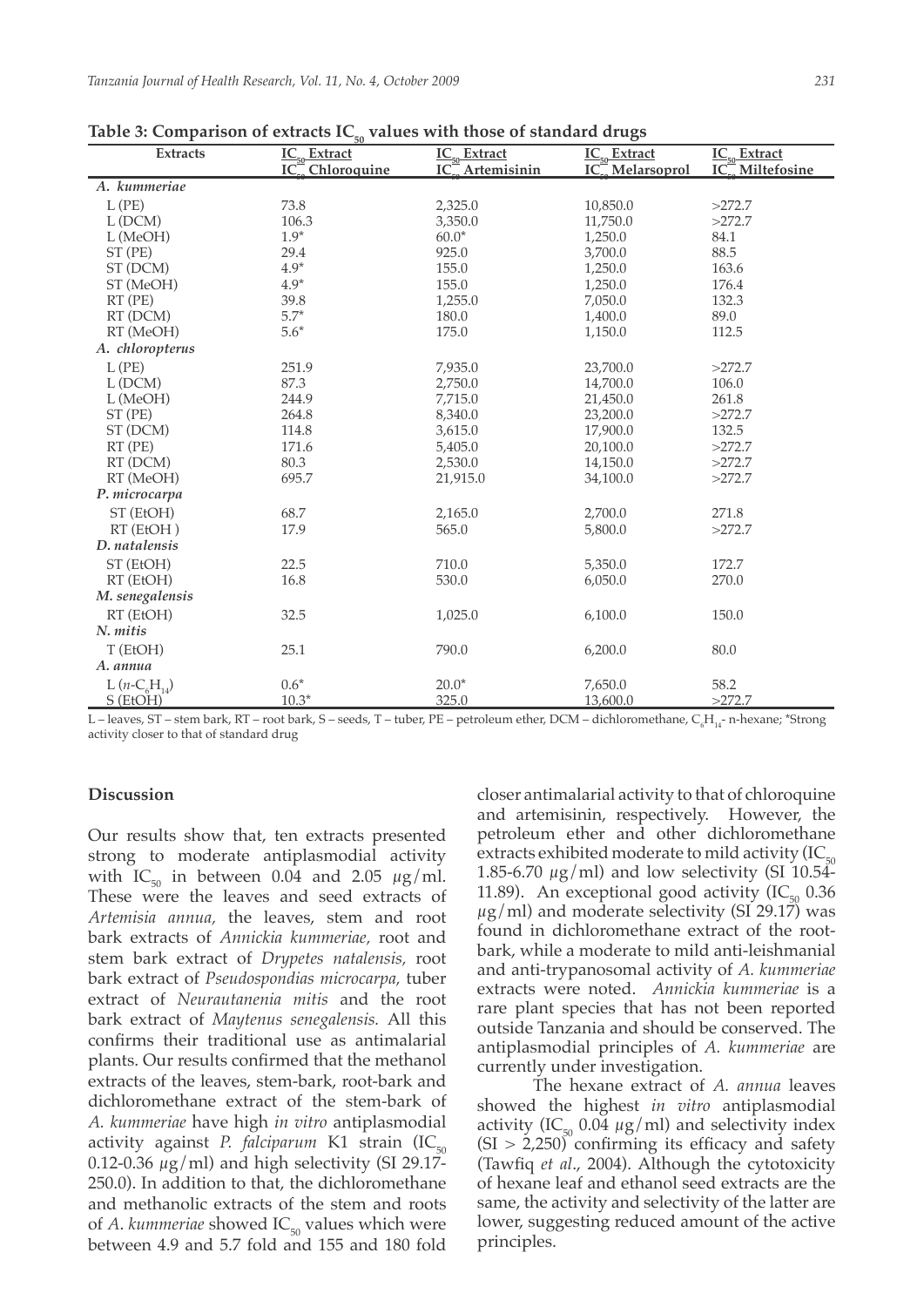*P. microcarpa* root-bark extract has high *in vitro* antiplasmodial activity against *P. falciparum* K1 strain (IC<sub>50</sub> 1.13  $\mu$ g/ml) and good selectivity (SI 79.65). Unfortunately, *P. microcarpa* showed mild anti-trypanosomal activity (IC $_{50}$  5.40  $\mu$ g/ ml, SI 7.26). Similar findings have been reported from Congo Brazzaville (Mbatchi *et al*., 2006). Extract of *P. microcarpa* was inactive against *Leishmania donovani* parasites. Stem-bark and root-bark extracts of *Drypetes natalensis* exhibited high *in vitro* antiplasmodial activity against *P. falciparum* K1 strain (IC<sub>50</sub> 1.42 and 1.06  $\mu$ g/ml, respectively) and good selectivity (SI 62.61 and 17.92, respectively). *Maytenus senegalensis* showed moderate *in vitro* antiplasmodial activity against *P. falciparum* K1 strain (IC $_{50}$  2.05  $\mu$ g/ml) and good selectivity  $(SI > 43.9)$ . Unfortunately, *M. senegalensis* extracts were inactive against *T. b. rhodesiense* and *L. donovani,* respectively. Other studies have shown that methanol extract of *M. senegalensis* has significant antiplasmodial activity (Gessler *et al.*, 1995; Rukunga *et al.*, 2009). *Neurautanenia mitis* tuber extract exhibited high *in vitro* antiplasmodial activity against *P. falciparum* K1 strain (IC<sub>50</sub> 1.52  $\mu$ g/ml) and a moderate selectivity (SI 14.43).

The high percentage (68%) of extracts with good antiplasmodial with moderate antitrypanosomal (20 %) and mild anti-leishmanial activity  $(20 \%)$  suggests that these plants may be useful in the traditional management of malaria and other protozoal diseases. In view of the high antiplasmodial activity and good selectivity of *Artemisia annua* extract just 0.6 fold higher activity than chloroquine and 11.8 fold lower activity than artemisinin, and the usually envisaged ten-fold improvement in biological activity of the isolated pure compound, cost benefit analysis discourages the purification downward to the pure artemisinin compound. The crude extract is itself with enough antiplasmodial activity and the required safety to serve as an antimalarial drug. However, quality control of the crude drug/extract must be undertaken and therapeutic indices determined. The *in vitro* anti-protozoal activity and cytotoxicity of *A*. *kummeriae*, *P*. *microcarpa,*  and *D*. *natalensis* are being reported here for the first time, and bioassay-guided isolation of bioactive principles should be undertaken to provide new anti-parasitic drugs or lead compounds for anti-malarial anti-trypanosomal and anti-leishmanial drug development. Since *Neurautanenia mitis* is an insecticidal and a potent fish poison with moderate selectivity, this plant

poses health risks to users and there is a strong need for further pharmacological investigations to elucidate its toxic potential and principles for possible evaluation and development of new insecticides.

In African communities, medicinal plants have always been used for the treatment of malaria and other ailments. However, without a scientific validation the traditional preparations cannot be integrated in "modern" medicine. This study has highlighted six promising plants for further antiplasmodial investigations, and the determination of their active constituents, with a view to rationalize and optimize their utilization.

## **Acknowledgements**

We are grateful to Mr. Leonard B. Mwasumbi who identified the plant materials. The German Academic Exchange Program, Basel Canton Stipend Commission, Eastern Africa Network for Trypanosomiasis, International Foundation for Science, the National Institute for Medical Research (Tanzania), Kenyatta University and the Swiss Tropical Institute are gratefully acknowledged for supporting this project in one way or another.

\_\_\_\_\_\_\_\_\_\_\_\_\_\_\_\_\_\_ Received 2 May 2009 Revised 10 August 2009 Accepted 23 August 2009

## **References**

- Abraham, D.J., Trojanek, J., Münzing, H.P., Fong, H.H.S. & Farnsworth, N.R. (2006) Structure elucidation of maytenonic acid, a new triterpene from *Maytenus senegalensis* (celastraceae). *Journal of Pharmaceutical Sciences* 60, 1085-1087.
- Agbaje, E.O. & Onabanjo, A.O. (1991) The effects of extracts of *Enantia chlorantha* in malaria. *Annals of Tropical Medicine and Parasitology* 85, 585–590.
- Akendengue, B., Louis, A.M. (1994) Medicinal plants used by the Masango people in Gabon. *Journal of Ethnopharmacology* 41, 193-200.
- Atindehou, K.K., Schmid, C, Brun, R., Koné, M.W. & Traore, D. (2004) Antitrypanosomal and Antiplasmodial activity of medicinal plants from Côte d'Ivoire. *Journal of Ethnopharmacology* 90, 221–227.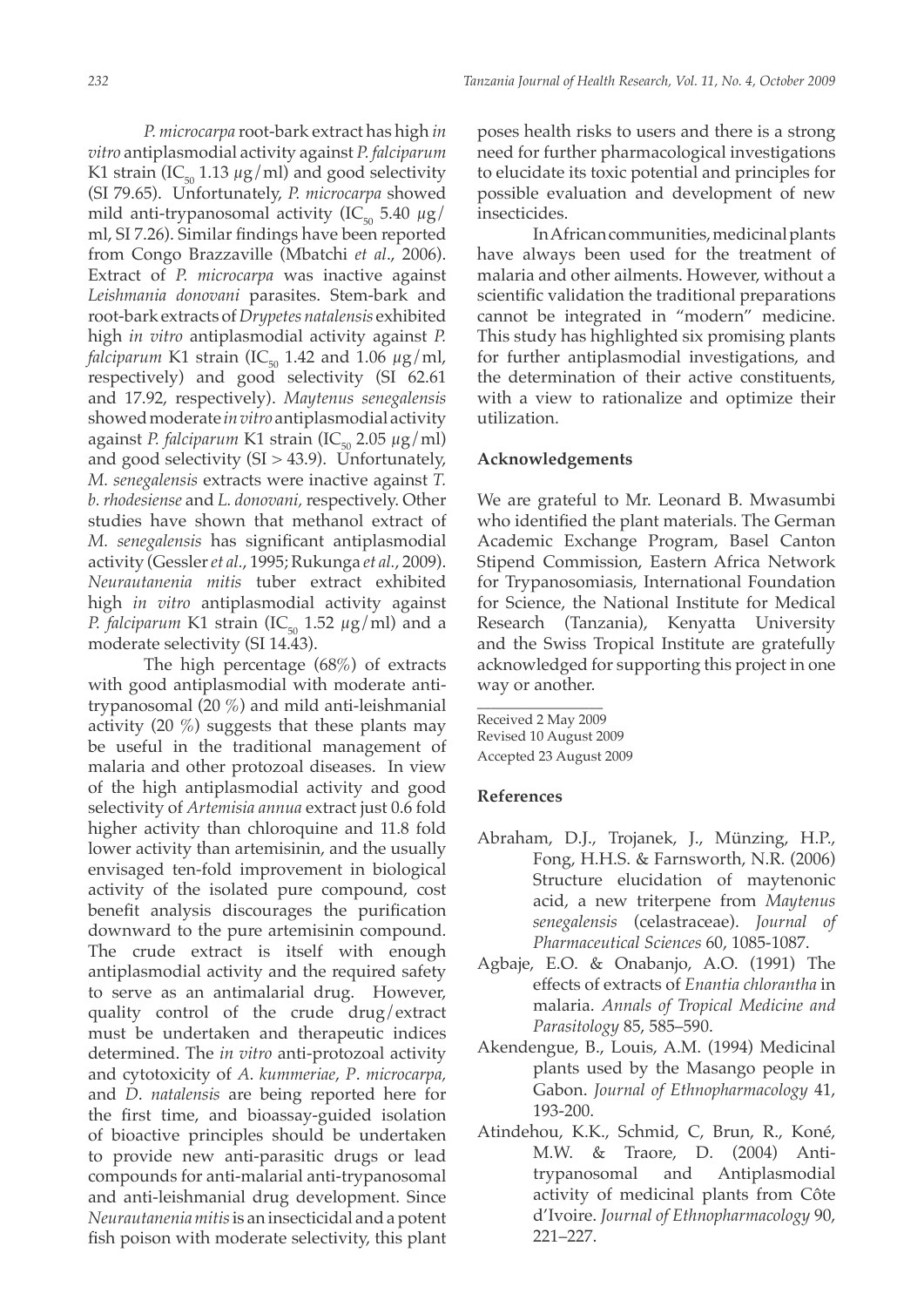- Baltz, T., Baltz, D., Giroud, C. & Crokett, J. (1985) Cultivation in semi-defined medium of animal infective forms of *Trypanosoma brucei*, *T. equiperdum*, *T. evansi*, *T. rhodesiense* and *T. gambiense*. *The European Molecular Biology Organization Journal* 4, 1273–1277.
- Betti, J.L. (2002) Medicinal plants sold in Yaoundé markets, Cameroon. *African Study Monographs* 23, 47-64.
- Bouquet, A. & Debray, M. (1974) Plantes médicinales de la Côte d'Ivoire. *Mémoires Office de la Recherche Scientifique et Technique d'Outre-Mer* (O.R.S.T.O.M), 32 (éd), Paris, 232.
- Bryceson, A.D.M. (1996) Leishmaniasis. In: *Manson's Tropical Diseases*, 20th Edn, Cook, G. (ed.), W. B. Suanders & Co. New Delhi, 65*,* 1213.
- Buzas, A., Osowiecki, M. & Regnier, C. (1959) Sur la présence de quinidine (et l'hydroquinidine) dans l'écorce de l'*Enantia polycarpa*. *Comptes Rendus Académie des Sciences* 248, 2791–2793.
- Buzas, A., Egnell, C. & Orsay, F. (1965) Sur la présence de quinidine à côté d'alcalöides berberiniques dans les écorces d'*Enantia pilosa* et *E. polycarpa*. *Annales Pharmaceutiques de France* 23, 351–354.
- Dhawan, B.N., Patnaik, G.K., Rastogi, R.P., Singh, K.K. & Tandon, J.S. (1977) Screening of Indian plants for biological activity VI. *Indian Journal of Experimental Biology* 15, 208-219.
- Gessler, M.C., Msuya, D.E.., Nkunya, M.H.H., Mwasumbi, L.B., Schar, A.., Heinrich, M. & Tanner, M. (1995) Traditional healers in Tanzania: the treatment of malaria with plant remedies. *Journal of Ethnopharmacology* 48 , 131-144.
- Hussein, G., Nakamura, N., Meselhy, M.R. & Hattori, M. (1999) Phenolics from *Maytenus senegalensis*. *Phytochemistry* 50, 689-694.
- Joseph, C.C., Ndoile, M.M., Malima, R.C. & Nkunya, M.H. (2004) Larvicidal and mosquitocidal extracts, a coumarin, isoflavonoids and pterocarpans from *Neorautanenia mitis*. *Transactions of the Royal Society of Tropical Medicine and Hygiene* 98, 451-5.
- Jössang, A., Leboeuf, M. & Cave, A. (1977a) Alcalöides des Annonacées. XVII. Alcalöides de l'*Enantia polycarpa* Engl. et Diels. *Planta Medica* 32, 249–257.
- Jössang, A., Leboeuf, M. & Cave, A. (1977b) La polycarpine, nouvelle alcalöide isoquinolique de l'*Enantia polycarpa*  Engler et Diels. *Comptes Rendus de l'Académie des Sciences* 284, 567–569.
- Kaminsky, R., Schmid, C. & Brun, R. (1996) An *in vitro* selectivity index for evaluation of cytotoxicity of anti-trypanosomal compounds. *In Vitro Toxicology* 9, 315– 324.
- Leboeuf, M. & Cave, A. (1972) Alcalöides des Annonacées. *Plantes Médicinales et Phytothérapie* 6, 87–90.
- Marsden, P.D. (1996) American Trypanosomiasis. In: *Manson's Tropical Diseases*, 20<sup>th</sup> Edn, Cook, G. (ed.) W.B. Saunders & Co., New Delhi, 64, 1197.
- Matile, H. & Pink, J.R.L. (1990) *Plasmodium falciparum* malaria parasite cultures and their use in immunology. In: *Immunological Methods*, Lefkovits, I., Pernis, B. (eds). Academic Press, San Diego, 221–234.
- Mbatchi, S.F., Mbatchi, B., Banzaouzi, J.T., Bansimba, T., Nsonde Ntandou, G.F., Ouamba, J-M., Berry, A. & Benoit-Vical, F. (2006) In vitro antiplasmodial activity of 18 plants used in Congo Brazzaville traditional medicine. *Journal of Ethnopharmacology* 104, 168-174.
- Nkeh, B., Chungag, A., Njamen, D., Dongmo, A.B., Wandji, J., Nguelefack, T.B., Wansi, J.D., Kamanyi, A. & Fomum, Z.T. (2001) Anti-inflammatory and analgesic properties of the stem extract of *Drypetes molunduana* Pax and Hoffm. (Euphorbiaceae) in rats. *Pharmaceutical and Pharmacology Letters* 11, 61-63.
- Nkeh, B., Njamen, D., Wandji, J., Fomum, Z.T., Dongmo, A., Nguelefack, T.B., Wansi, J.D. & Kamanyi,A.(2003)Anti-inflammatory and analgesic effects of drypemolundein A, a sesquiterpene lactone from *Drypetes molunduana*. *Pharmaceutical Biology* , 41, 26-30.
- Noumi, E. & Yomi, A. (2001) Medicinal plants used for intestinal diseases in Mbalmayo region, Central Province, Cameroon. *Fitoterapia* 72 , 246-254.
- Olliaro P. & Cattani J. (1996) Malaria, the submerged disease. *Journal of the American Medical Association* 275*,* 230.
- Räz, B., Iten, M., Grether, Y., Kaminsky, R. & Brun, R. (1997) The Alamar blue assay to determine drug sensitivity of African